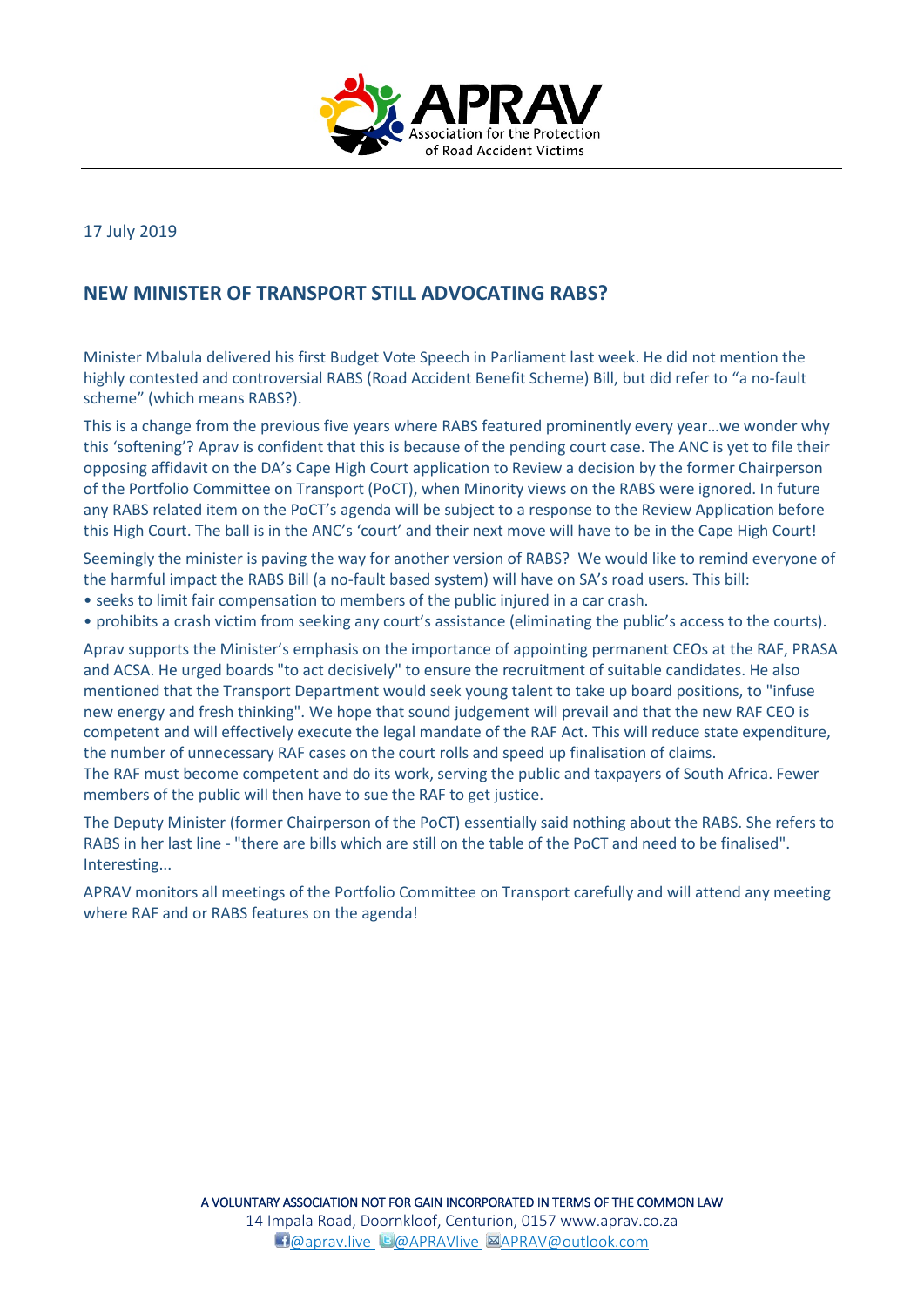## Minister Fikile Mbalula - Transport Dept Budget Vote 2019/20

## 10 Jul 2019

Address by the Honourable Minister of Transport, Mr Fikile Mbalula, on the occasion of the Budget Vote 35 debate, in Parliament, Cape Town.

Honourable House Chairperson; Honourable Deputy Minister of Transport, Ms Dikeledi Magadzi; Honourable Chairperson of the Portfolio Committee on Transport, Mr Mosebenzi Zwane; Honourable Members of the Portfolio Committee on Transport; Honourable Ministers and Deputy Ministers; Honourable Members of Parliament; MECs present; Acting Director-General of Transport and DDGs present; Chairpersons and CEOs & Board Members of Transport SOEs and Entities; Our guests in the gallery; Fellow South Africans

As children growing up in dormitory townships away from the glamour of city lights, we were in awe of the allure of the transport industry. Prospects of a young township child becoming a pilot, let alone a seafarer was a pipe dream that was a preserve of the privileged.

One of the most stubborn challenges confronting us is the transformation of the transport sector and our ability to position it in a way that makes it responsive to our national goals. The challenges are many, the barriers to entry are high and those who continue to benefit from the many opportunities it provides are few.

Breaking the back of the legacy of our painful past starts with decimating its roots and making deliberate interventions to open up the industry to all South Africans, with particular bias towards historically disadvantaged individuals, women and youth.

Aviation and Maritime sectors remain the exclusive preserve of the privileged few. While we are encouraged by individuals and corporate citizens who take steps to usher in transformation in their respective sub-sectors, these interventions remain a drop in the ocean. Through government programmes that include skills interventions, opening up of economic opportunities and direct participation, we will ensure that the winds of change touch every sector in transport.

Members may have followed the news reports about the first woman who has qualified as a boat builder, Ms Candra Shanice Pedro who hails from Bonteheuwel, here in Cape Town. I understand that this time next year they would have succeeded in making a significant contribution to the transformation of the maritime industry.

We are also making significant inroads in producing future industry leaders and I am told that Ms Thembeka Taboshe, who is the first Master Mariner of her age in South Africa is in the public gallery with Ms Pedro as special guests of the Minister. Through deliberate interventions to develop and grow our own shipping industry will undoubtedly produce many like them.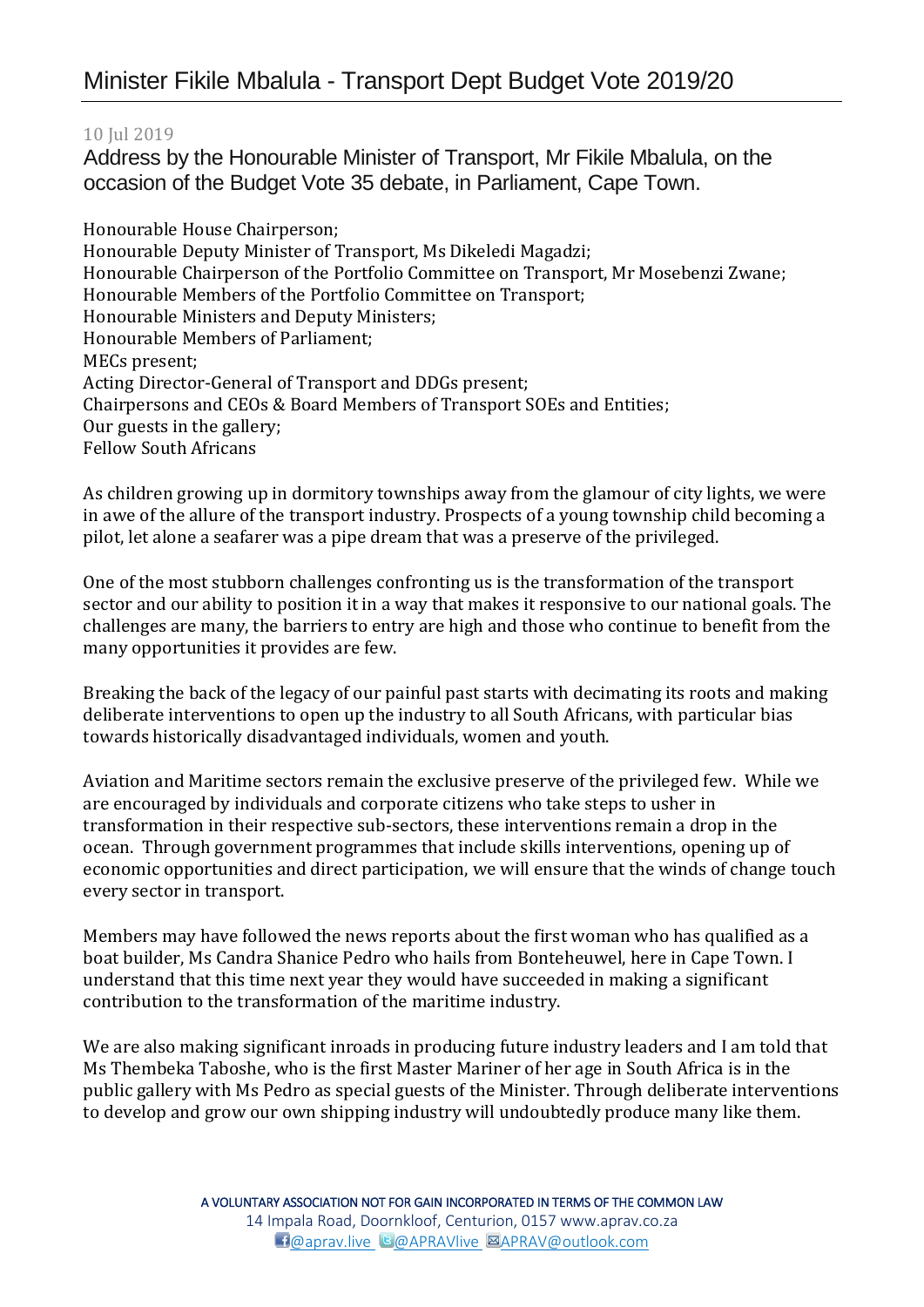To address the slow pace of transformation in the civil aviation sector, the South African Civil Aviation Authority launched a bursary scheme to create opportunities for young, black and deserving learners to study towards becoming Pilots, Aeronautical Engineers, Aircraft Mechanics. The pilot cadet programme recently funded five students who are currently studying in France for a frozen Airline Transport Pilot Licence.

I have pleasure in introducing two of the students studying locally who are here with us in the gallery, Ms Limpho Moilwa from Mahikeng in the North-West studying towards a Frozen Airline Transport Licence and Mr Wisani Hlungwana from SaSelamani in Limpopo, who is studying towards an Aeronautical Engineering degree at Wits University, Ms Ditebogo Koenate and Mr Reba Maropefela, a Private Pilot Licence holder currently being trained towards a frozen ATPL.

This is our pledge to direct our energies and resources towards transforming the sector in a meaningful way, that benefits all our people.

Chairperson, unbecoming conduct on our roads continues to bring sorrow, it continues to create widows, widowers and orphans. It is robbing us of the benefit of the likes of astronaut Mandla Maseko who perished this past weekend from a collision.

This situation calls for drastic mission unusual – we have a road carnage crisis in our hands and it is time to call it what it is – a road carnage crisis – it requires a drastic mission unusual as a response.

Chairperson, our resolve to arrest the carnage on our roads has never been greater. The implementation of a 24 hour, 7-day shift structure within the traffic law enforcement fraternity has become more urgent than ever before.

We must all support the measure to change traffic policing from an 8 to 5 working day and a 5day working week to a 24-hour working day and a 7 day working week. As we take the matter to the Bargaining Council, we call on organised labour to work with us in supporting this intervention.

Corruption has no place in our society and we are implementing measures to deal harshly with those who conduct themselves in this manner.

We will be implementing a number of measures not only to deal harshly with traffic law enforcement officers who violate the law and undermine our efforts to enforce safety by soliciting or accepting bribes, but we will also go after those who offer or pay those bribes without mercy.

Among the interventions to deal a decisive blow to lawlessness on our roads, is the longawaited implementation of the Administrative Adjudication of Road Traffic Offences Act (AARTO). Parliament has passed the AARTO Amendment Bill and this is awaiting assent of the President to make it law.

Our President, His Excellency, Comrade Cyril Ramaphosa, has also mapped out the roadmap for the 6th administration, which is anchored on the seven (7) apex priorities he announced, underpinned by accelerated service delivery.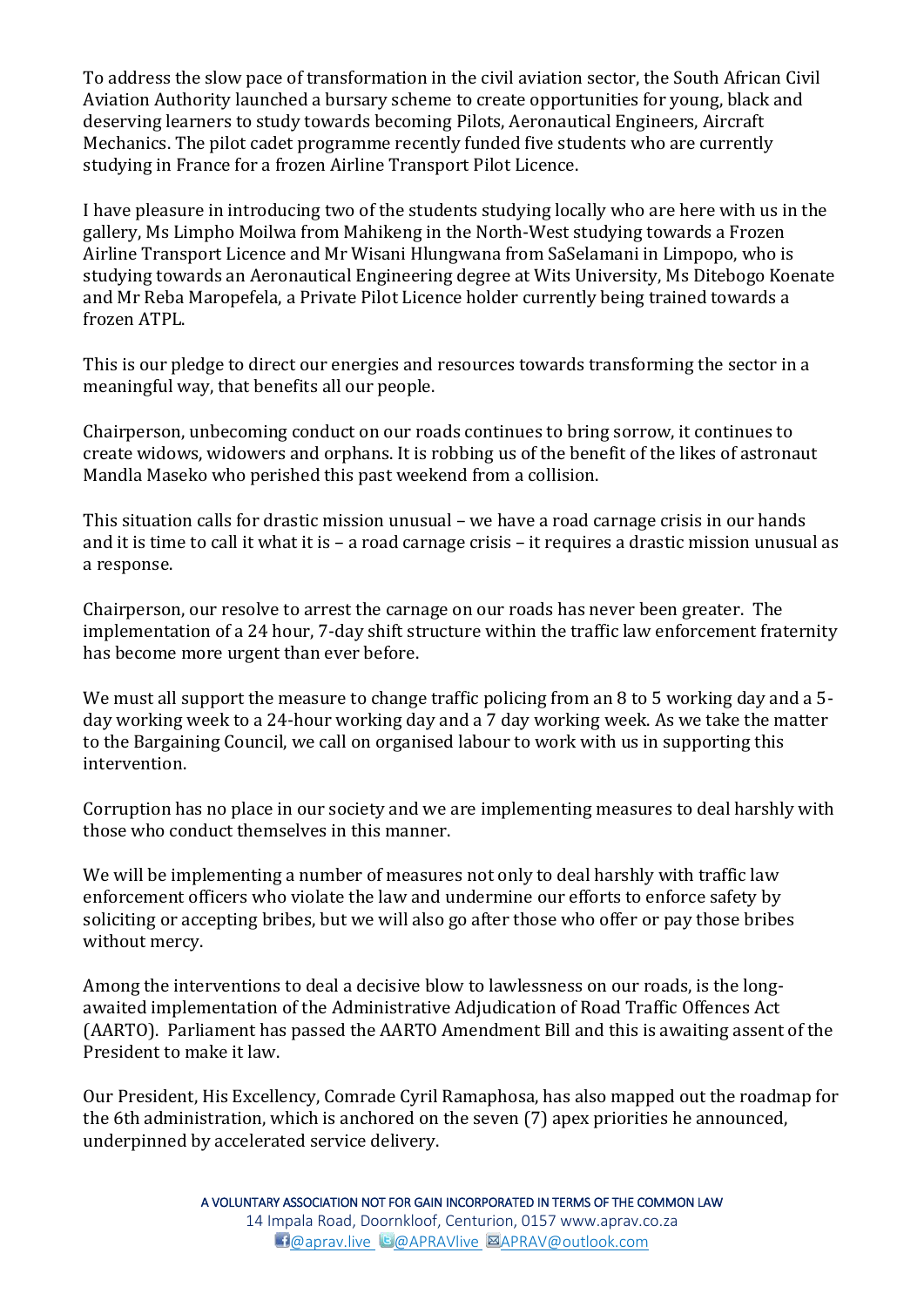Khawuleza is the ethos that will characterise our service delivery model. Much has been achieved with progressive policies in place to transform the transport system as an enabler of social emancipation and economic inclusion, unwinding the legacy of apartheid spatial planning that continues to haunt us to this day.

We are now called upon to focus our attention on accelerated implementation of these policies, and ensure that transport not only as enables economic inclusion but also serves as a growth and transformation instrument.

This department has for a prolonged period not had a full-time Director General. This is an unacceptable state of affairs, and therefore an immediate task to resolve.

Similarly, the process of appointing Boards where their terms have expired or where there is an interim Board, is progressing with equal urgency. We are determined to ensure that corporate governance is strengthened in all our entities.

This will be made possible by appointing to our Boards men and women who are not only adequately skilled to enable sound decision-making, but also those whose commitment to improving the lives of ordinary South Africans is unflinching. Gone are the days when we recycle the same people and simply move them around different entities.

We will deliberately seek out young, educated, and talented people, especially women, to infuse new energy and fresh thinking at Board level.

As we revise our approach to Board appointments, we will similarly ensure that all Boards go through a mandatory training programme on corporate governance and ethics. We will strengthen the annual appraisal of the performance of our Boards and infuse strong consequences management protocols, which will then inform the decisions we take to either retire or re-deploy directors at their Annual General Meetings.

A number of our entities do not have CEOs and we have urged the Boards to act decisively in ensuring that the recruitment of suitable CEOs is given urgent priority. These entities are the Passenger Rail Agency of South Africa (PRASA), Railway Safety Regulator (RSR), Road Accident Fund (RAF), Airports Company South Africa (ACSA), Air Traffic Navigation Services (ATNS), South African Maritime Safety Authority (SAMSA) and the Ports Regulator of South Africa.

Over the next 100 days we will demonstrate how we will accelerate service delivery across all our functional areas. This ranges from restructuring the bus subsidy system; to taking advantage of our vast maritime resources and create empowerment opportunities for women and youth; to re-imagining traffic policing and arrest the carnage on our roads in a sustainable way.

Over the Medium Term, the Department's expenditure increases at an average annual rate of 8 per cent, from R64.2 billion in 2019/20 to R74.5 billion in 2021/22. This increase is largely driven by increases in transfers to PRASA for rail rehabilitation, maintenance operations and inventories.

The overall expenditure of the Department is driven by transfers to the South African National Roads Agency (SANRAL), the Passenger Rail Agency of South Africa (PRASA), Provinces and Municipalities for the construction, operations and maintenance of transport infrastructure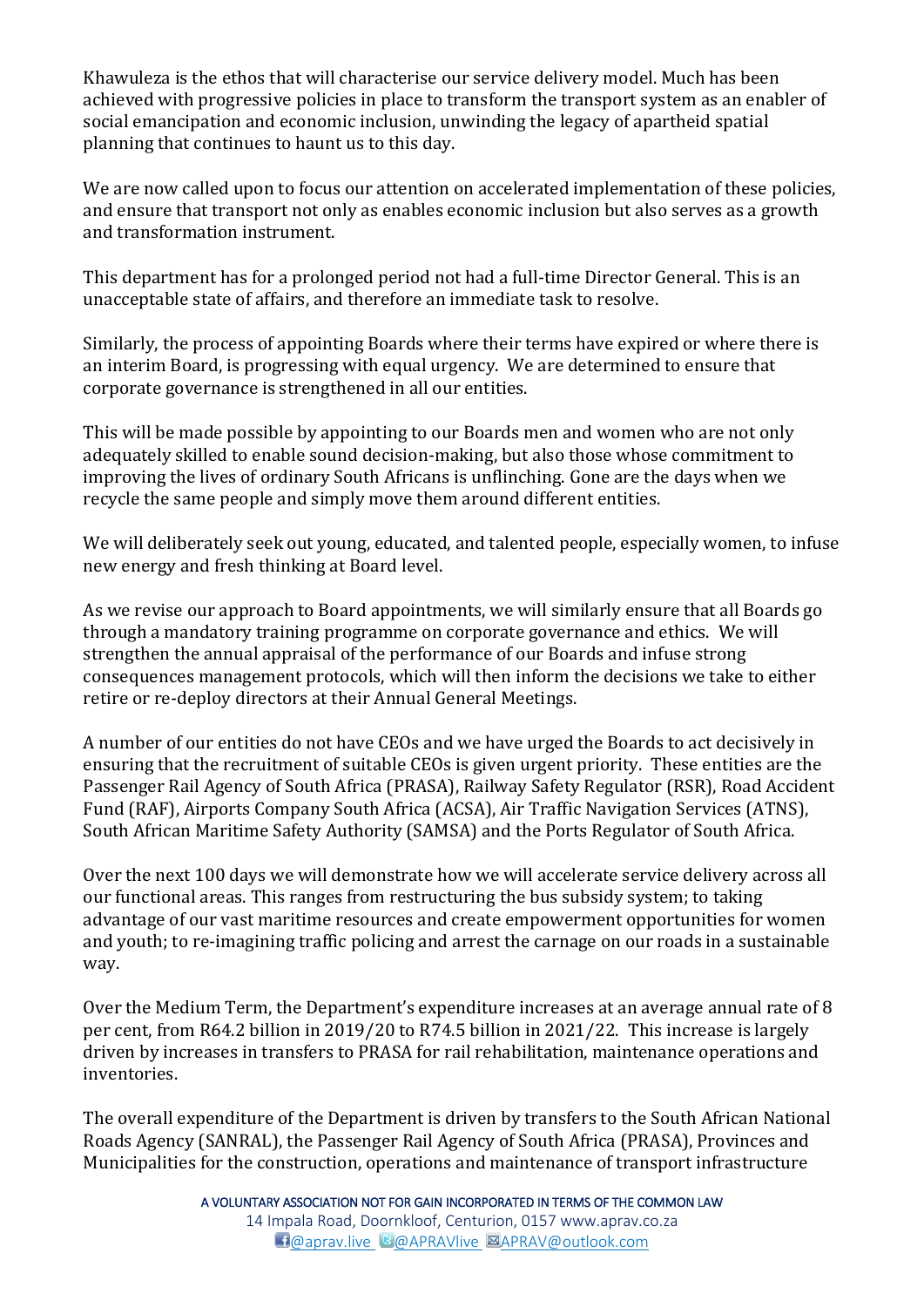and services. The total transfers accounts for 97.8% of the Department's total budget this financial year.

Honourable Members, Spending on goods and services increases at an average annual rate of 2 per cent, from R913.5 million in 2019/20 to R943.2 million in 2021/22.

This is mainly due to expected increases in spending in the Civil Aviation programme for costs related to watch-keeping services and investigations into aviation accidents and incidents.

Spending on compensation of employees amounts to R1.7 billion of the Department's total budget over the medium term, increasing at an average annual rate of 7 per cent, from R534.7 million in 2019/20 to R612.2 million in 2012/22.

The increase is due to the implementation of job evaluation outcomes for upgrading salary levels 9 to 10 and 11 to 12 and the filling of critical posts.

Honourable members, achieving seamless integration in our public transport system is an important long-term goal of our national transport policy. However, the building blocks of such integration must be implemented today, not a day after tomorrow.

Equally important, our attention will focus on delivering a transport system that enables economic activity and stimulate growth, by giving practical effect to our commitment to lowering the cost of doing business. This starts with eliminating delays and cancellations in our commuter rail network so that those who rely on this mode to get to places of economic activity are able to maximise their productivity by being at work on time.

Economic regulation is an important lever through which we can achieve this objective, while simultaneously enabling equitable access to infrastructure and pricing that encourages healthy competition. Over the next year, we intend to introduce before this house a Bill to establish a single transport economic regulator. The regulator will level the playing fields in the rail, maritime and roads sectors.

Our capacity to plan for the future remains one of the pressing challenges confronting all spheres of government. Transport Planning enables Cities to determine transport solutions informed by their future growth prospects and escalating demand for public transport.

Such planning then informs the development of infrastructure, such as integrated public transport interchanges with a specific bias towards densifying corridors, such that people live closer to centres of economic activity.

Transport Plans are the instruments through which Cities determine public transport demand and accordingly inform the issue of operating licenses for public transport vehicles. This is important to stem oversupply which then gives rise to violence over contestation of routes.

As we said earlier, we are building on the foundation of the work done by those that came before us. We are determined to ensure that the finalisation and revisions of feasibility studies in relation to the 130km Moloto Rail Corridor between Siyabuswa in Mpumalanga and Tshwane in Gauteng on the one hand; and the high-speed rail between Johannesburg and Durban on the other hand, are prioritised.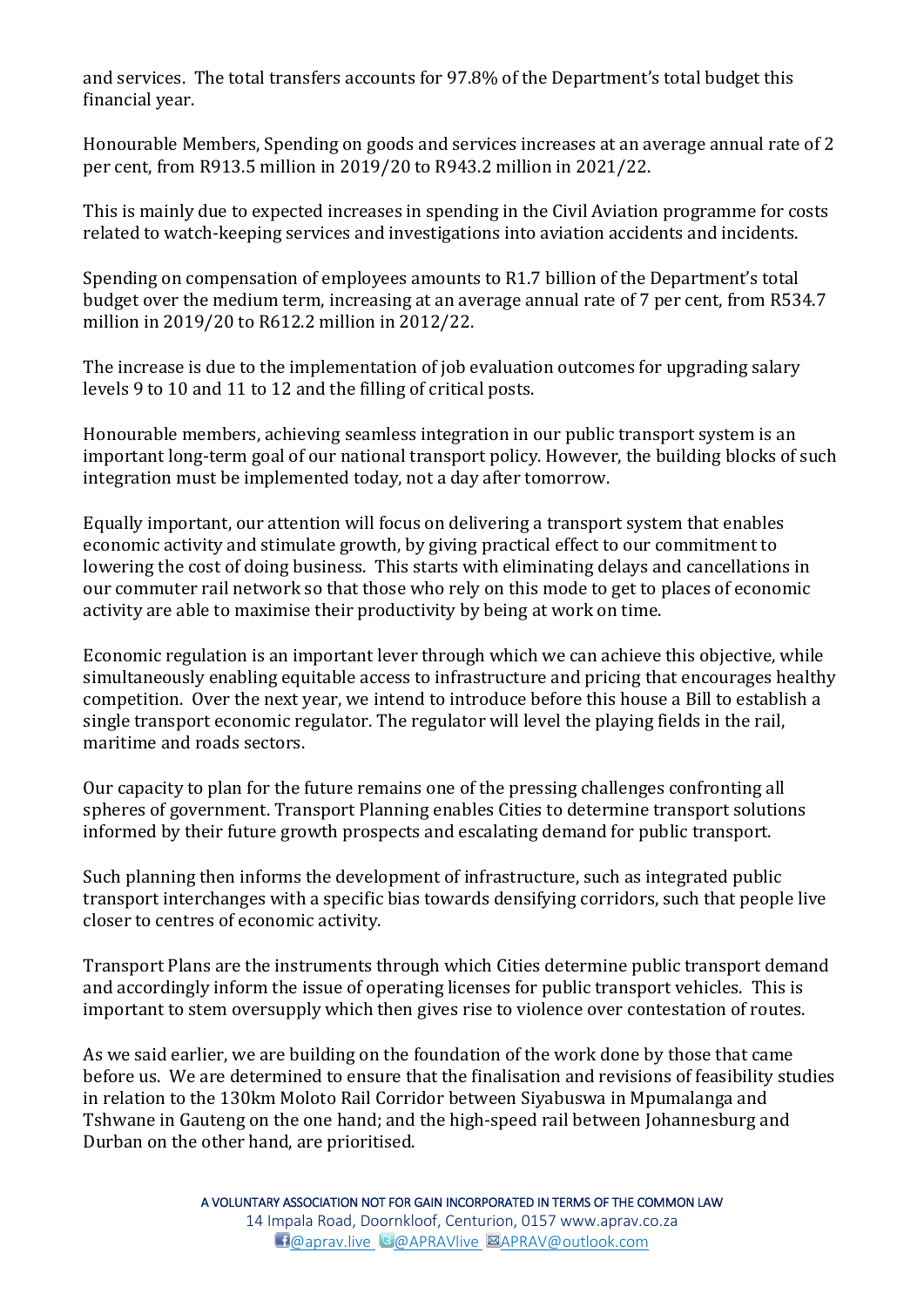Both these projects are part of a suite of projects identified in the National Transport Master Plan 2050 that was approved by Cabinet, and will be undertaken as Public Private Partnerships, with funding mobilised from the private sector through a number of instruments.

Chairperson, commuter rail plays a critical role as an enabler of mobility across the transport system. Achieving efficiencies in rail will go a long way towards addressing challenges brought about by congestion on our road network.

Honourable members, it is an open secret that PRASA has haemorrhaged critical engineering capacity and is unable to improve its operational performance without a decisive intervention.

Following a directive from the President in March this year, a decisive intervention to turn around PRASA and improve its operational performance while re-building its engineering capacity to drive the modernisation programme is in place.

This will be driven through a Ministerial War Room which will play an oversight and enabling role over the turnaround strategy. The Ministerial War Room will also guide interventions to realise three (3) key objectives. The first objective being Service Recovery to focus on rolling stock availability and reliability, infrastructure availability and reliability and train performance.

Specific targets that must be realised in the next 100 days include improving on-time performance of Metrorail from 73.3% to 85%.

In respect of Shosholoza Meyl improve on-time arrivals from 13% to above 50%; ensuring Metrorail train set availability from the current average of 200 to 291 train sets. In respect of Shosholoza Meyl, improve locomotive availability from 45% to 60%; achieve 100% correct configuration of train sets from the current 49.4%; reduce speed restriction from the current total of 149km to less than 100km of the network under speed restrictions;

The second objective is Safety Management, which entails putting in place effective measures to protect rolling stock, staging yards, perway, electrical and signal infrastructure, depots, stations and most importantly, passengers on board our trains. Integral to this is achieving full compliance with the Railway Safety Regulator permit conditions and directives.

I will be engaging with the Minister of Police to look at ways we can strengthen the capacity and visibility of the Railway Police in the Metrorail environment, so we can reverse the negative impact of rampant crime in our environment.

The third objective is accelerated implementation of the modernisation programme. This entails urgently creating capacity for PRASA to manage capital projects and spend its capital budget to achieve effective sequencing of critical infrastructure that will enable the deployment of the new trains in targeted corridors.

The Ministerial War Room interventions are aimed at stabilising PRASA's operations and achieving tangible results within 100 days, while the Board of Control and management continue to roll out interventions to ensure sustainable outcomes.

Billions of rands have been invested in the implementation of Integrated Public Transport Networks (IPTNs) and the Taxi Recapitalisation Programme. During the course of this year,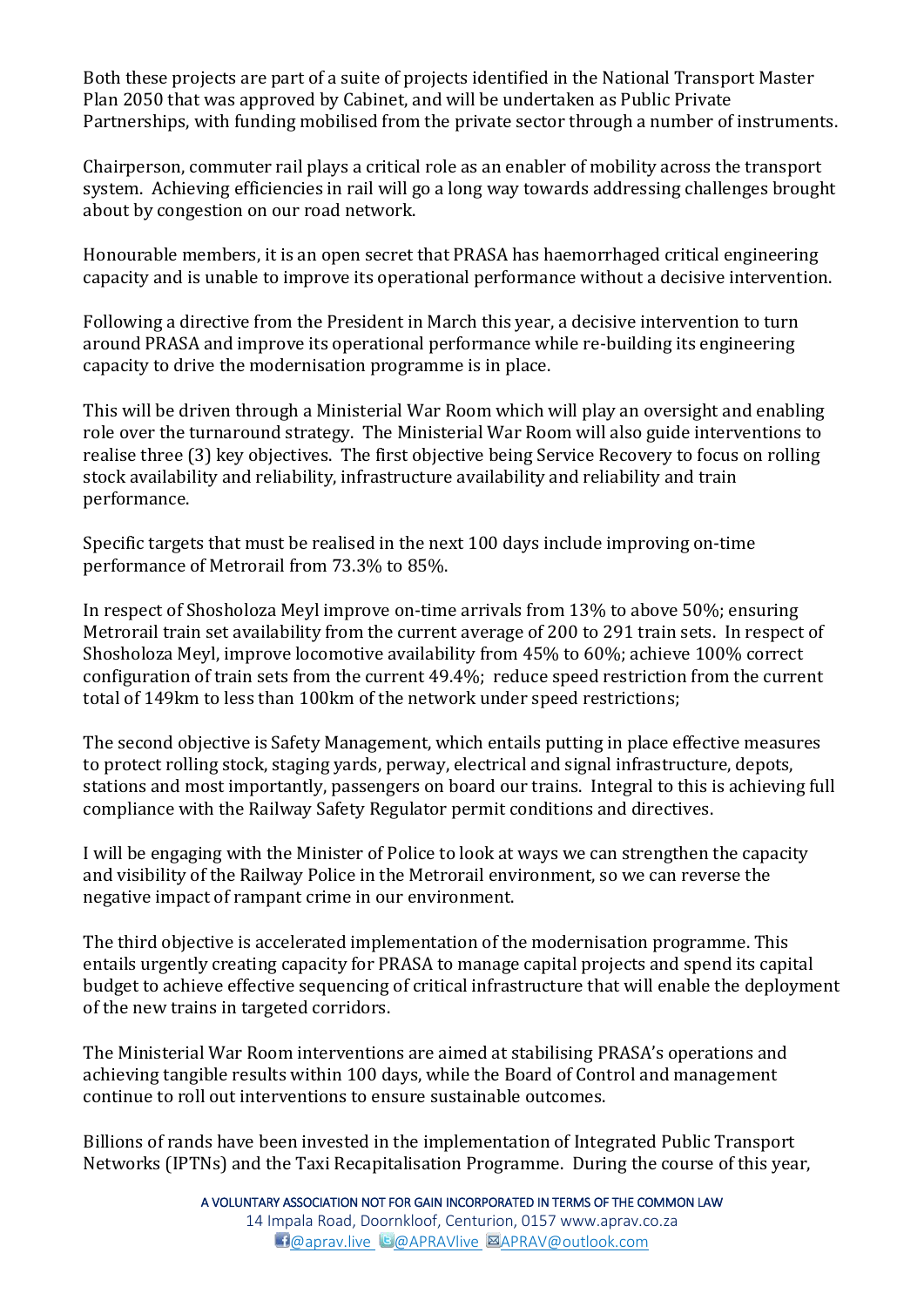new phases of the IPTN will be coming on-stream with buses operating in areas where there were none before. This is particularly important for our townships, which continue to bear the brunt of apartheid spatial planning.

Over the next 9 months, these Integrated Public Transport Networks will be operational in 5 additional Cities of Mbombela, eThekwini, Rustenburg, Polokwane and Mangaung.

Fellow South Africans, the renewal of the taxi industry through the taxi recapitalisation programme is also critical in ensuring an efficient and safe public transport system. Since its inception, in 2006, the Taxi Recapitalisation Programme has been a great success.

After 14 years of implementation, with 72 600 old taxis having been scrapped, government undertook a review of this programme. Based on this review, Cabinet approved the continuation of the Revised Taxi Recapitalisation Programme.

Funds earmarked for the taxi recapitalisation programme amount to R1.3 billion over the medium term, increasing from R434 million in 2019/20 to R483 million in 2021/22.

The South African National Rail Agency (SANRAL) will spend R25 billion this financial year to expand and maintain the national road network. An amount of R13 billion has been earmarked for maintenance across the country, with R12 billion for capital projects, with a focus on 4 flagship project programmes and large projects in Eastern Cape, KwaZulu-Natal and Limpopo Provinces. Through these projects, our target is to create 15 000 full time jobs this year alone.

An amount of R3.5 billion will be used to kickstart flagship projects that will have a total investment of R13 billion. These include the N3 between Msunduzi and eThekwini and the N2 in Durban, the N2 Wild Coast in the Eastern Cape Province and the Moloto Road in Limpopo, together with social infrastructure in Eastern Cape, KwaZulu-Natal, Mpumalanga, Limpopo and North-West. Our target through these projects is to create 20 000 full time jobs over the next 3 to 5 years.

Through SANRAL, we will be rolling out a new model of routine road maintenance contracts in line with its new transformation policy comprising a total of 130 projects targeted. This will create 8 000 jobs per annum or over the duration of the contracts. Similarly, 66 community projects will be rolled out totalling R3.4 billion as part of the community development programme.

Fellow South Africans, we are seized with the process to find a lasting solution to the demand to scrap e-tolls in Gauteng. A task team was established, made up of the Department of Transport, SANRAL, the Gauteng Province and National Treasury, to look incisively at all relevant issues and make firm recommendations. The process of engagement is still ongoing and various options towards the resolution of this challenge are being processed by the team.

The options being considered also include feasibility of mechanisms through which the debt incurred in the construction of the Gauteng Freeway Improvement Project (GFIP) can be paid. The team is working tirelessly to ensure that a final report on this matter is tabled before the President by the end of August 2019. We are mindful of the demand to scrap e-tolls and are therefore looking at solutions that will balance this demand with the need for the country to honour its obligations insofar as the e-tolls debt is concerned. This is the reality we